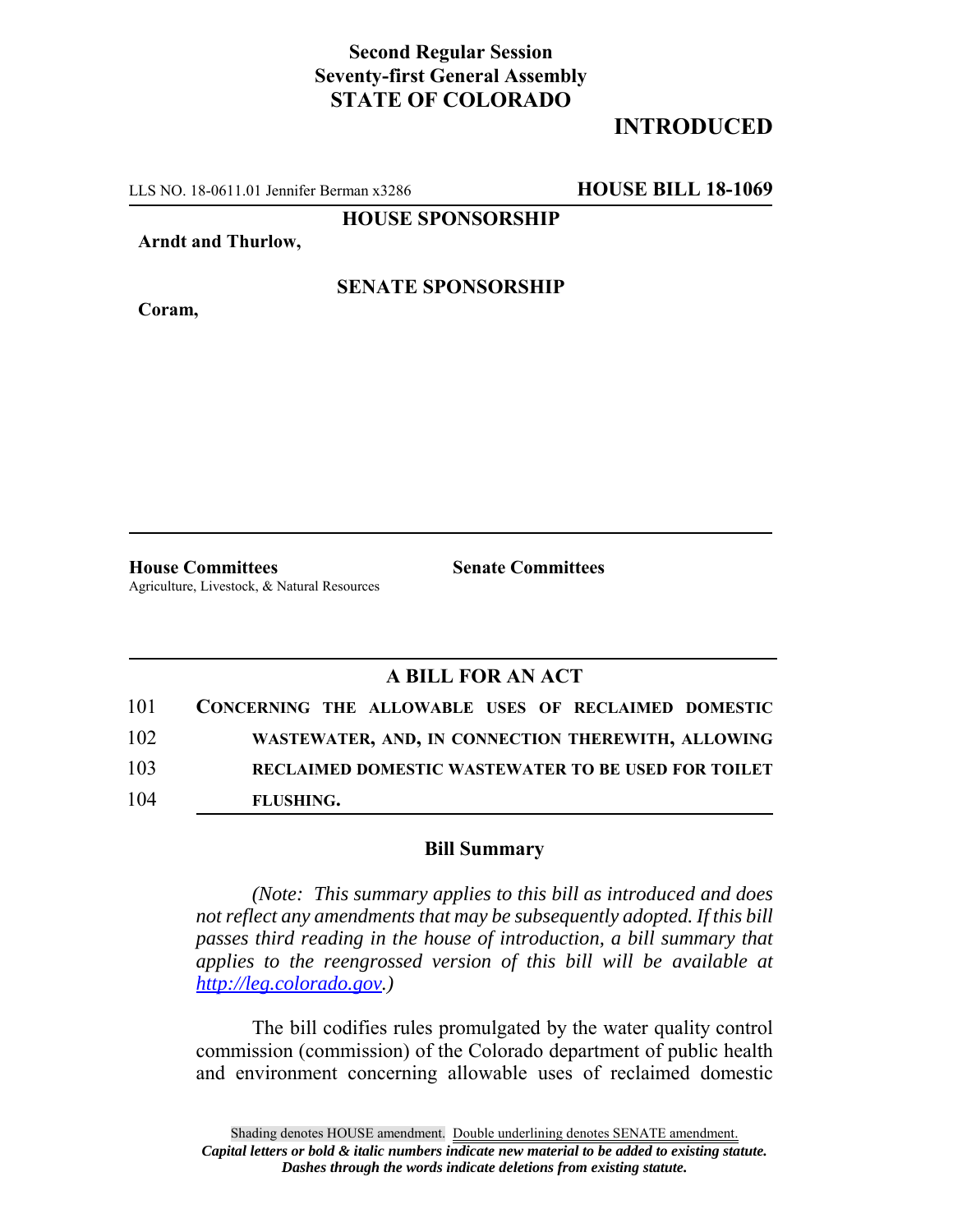wastewater, which is wastewater that has been treated for subsequent reuses other than drinking water.

**Section 3** of the bill defines 3 categories of water quality standards for reclaimed domestic wastewater, sets forth the allowable uses for each water quality standard category, and adds toilet and urinal flushing in multifamily residential and nonresidential structures as allowable uses for reclaimed domestic wastewater. Section 3 also authorizes the commission to establish new categories of water quality standards and to recategorize any use of reclaimed domestic wastewater to a less stringent category of water quality standard. Section 3 also authorizes the division of administration in the department of public health and environment to grant variances for uses of reclaimed domestic wastewater.

**Sections 1, 2, and 4** make conforming amendments.

| $\mathbf{1}$   | Be it enacted by the General Assembly of the State of Colorado:             |
|----------------|-----------------------------------------------------------------------------|
| $\overline{2}$ | <b>SECTION 1.</b> In Colorado Revised Statutes, 25-8-103, amend             |
| $\overline{3}$ | $(17.5)$ as follows:                                                        |
| $\overline{4}$ | 25-8-103. Definitions. As used in this article 8, unless the context        |
| 5              | otherwise requires:                                                         |
| 6              | (17.5) "Reclaimed domestic wastewater" means wastewater that                |
| 7              | has received treatment IN ACCORDANCE WITH SECTION 25-8-205.7 AND            |
| 8              | that enables the wastewater to meet the requirements, prohibitions,         |
| 9              | standards, and concentration limitations adopted by the commission for      |
| 10             | subsequent reuses other than drinking.                                      |
| 11             | <b>SECTION 2.</b> In Colorado Revised Statutes, 25-8-205, amend             |
| 12             | $(1)(f)$ as follows:                                                        |
| 13             | <b>Control regulations.</b> (1) The commission may<br>$25 - 8 - 205$ .      |
| 14             | promulgate control regulations for the following purposes:                  |
| 15             | IN ACCORDANCE WITH SECTION 25-8-205.7, to describe<br>(f)                   |
| 16             | requirements, prohibitions, standards, and concentration limitations on the |
| 17             | reuse of reclaimed domestic was tewater for purposes other than drinking    |
| 18             | that will protect public health and encourage the reuse of reclaimed        |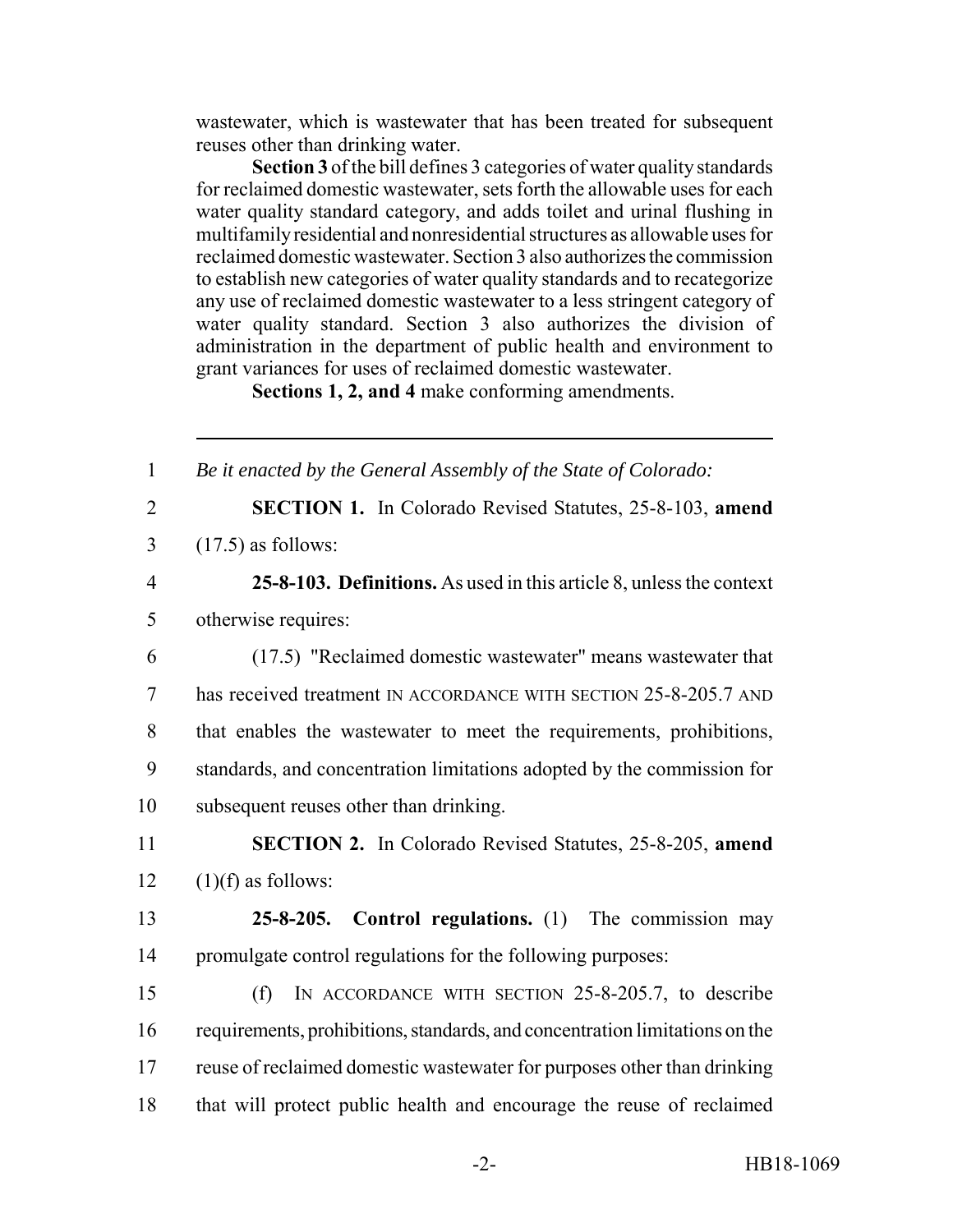domestic wastewater;

 **SECTION 3.** In Colorado Revised Statutes, **add** 25-8-205.7 as follows:

 **25-8-205.7. Control regulations for reuse of reclaimed domestic wastewater - definitions - rules.** (1) AS USED IN THIS SECTION, UNLESS THE CONTEXT OTHERWISE REQUIRES:

 (a) "CATEGORY 1 STANDARD" MEANS A WATER QUALITY STANDARD FOR RECLAIMED DOMESTIC WASTEWATER:

 (I) REQUIRING, AT A MINIMUM, THAT THE WATER HAS RECEIVED SECONDARY TREATMENT WITH DISINFECTION; AND

 (II) FOR WHICH, AT THE POINT OF COMPLIANCE, THE WATER MEETS THE E. COLI AND TOTAL SUSPENDED SOLIDS STANDARDS PROMULGATED BY THE COMMISSION FOR CATEGORY 1 WATER.

 (b) "CATEGORY 2 STANDARD" MEANS A WATER QUALITY STANDARD FOR RECLAIMED DOMESTIC WASTEWATER:

 (I) REQUIRING, AT A MINIMUM, THAT THE WATER HAS RECEIVED SECONDARY TREATMENT WITH FILTRATION AND DISINFECTION; AND

 (II) FOR WHICH, AT THE POINT OF COMPLIANCE, THE WATER MEETS THE E. COLI AND TURBIDITY STANDARDS PROMULGATED BY THE COMMISSION FOR CATEGORY 2 WATER.

**(c)** "CATEGORY 3 STANDARD" MEANS A WATER OUALITY STANDARD FOR RECLAIMED DOMESTIC WASTEWATER:

**(I) REQUIRING, AT A MINIMUM, THAT THE WATER HAS RECEIVED** SECONDARY TREATMENT WITH FILTRATION AND DISINFECTION; AND

 (II) FOR WHICH, AT THE POINT OF COMPLIANCE, THE WATER MEETS THE E. COLI AND TURBIDITY STANDARDS PROMULGATED BY THE COMMISSION FOR CATEGORY 3 WATER.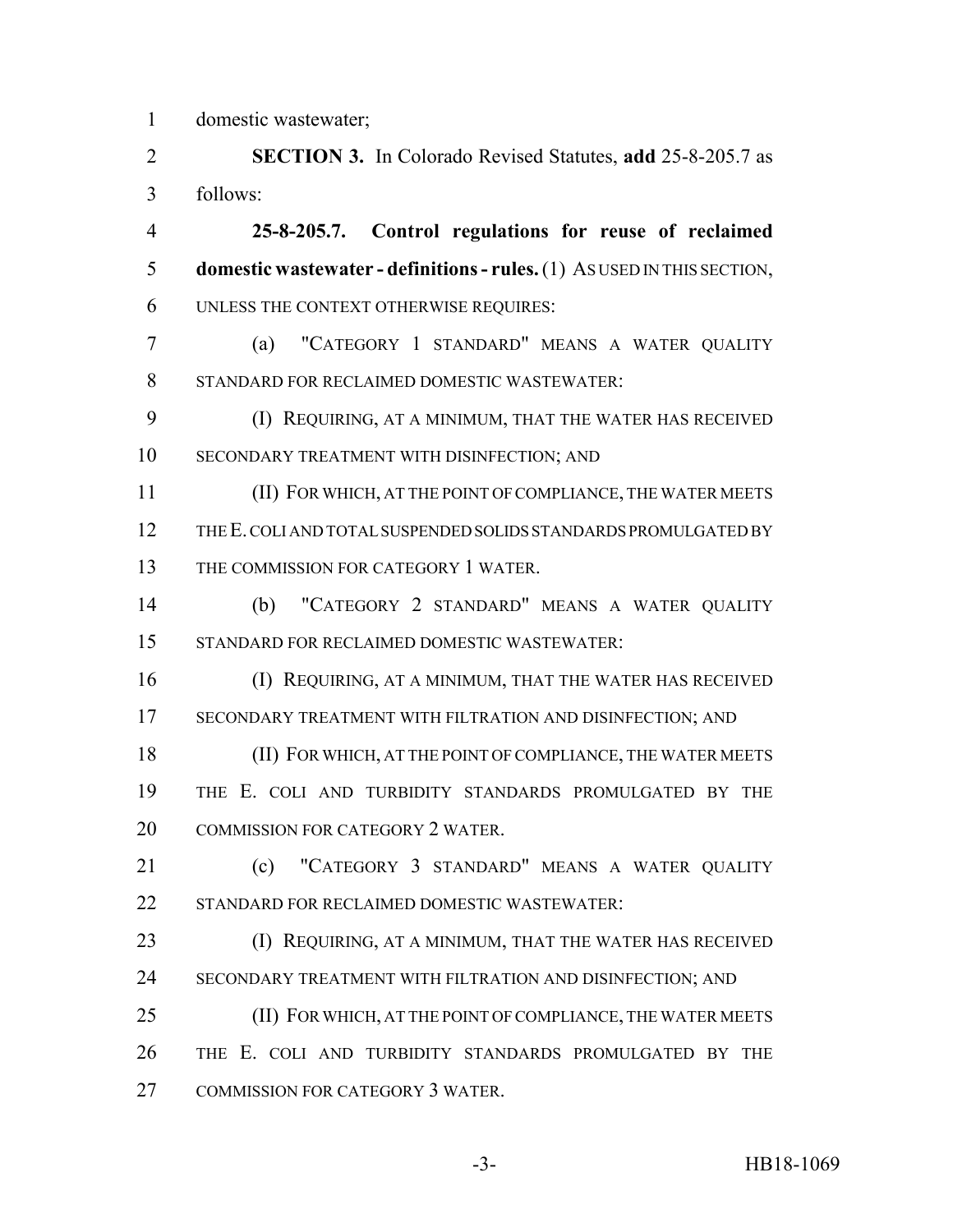(d) "E. COLI" MEANS THE ESCHERICHIA COLI BACTERIA THAT ARE FOUND IN THE ENVIRONMENT, FOODS, AND THE INTESTINES OF PEOPLE AND ANIMALS.

 (e) (I) "FOOD CROP" MEANS A CROP PRODUCED FOR DIRECT HUMAN CONSUMPTION OR A TREE THAT PRODUCES NUTS OR FRUIT INTENDED FOR DIRECT HUMAN CONSUMPTION.

 (II) "FOOD CROP" DOES NOT INCLUDE A CROP PRODUCED FOR ANIMAL CONSUMPTION ONLY; EXCEPT THAT A CROP PRODUCED WHERE LACTATING DAIRY ANIMALS FORAGE IS A FOOD CROP.

 (f) "POINT OF COMPLIANCE" MEANS A POINT, AS IDENTIFIED BY THE PERSON THAT TREATS THE WATER, IN THE RECLAIMED DOMESTIC WASTEWATER TREATMENT PROCESS OR THE RECLAIMED DOMESTIC WASTEWATER TRANSPORTATION PROCESS, THAT OCCURS AFTER ALL TREATMENT HAS BEEN COMPLETED BUT BEFORE DILUTION AND BLENDING OF THE WATER HAS OCCURRED.

 (2) RECLAIMED DOMESTIC WASTEWATER MAY BE USED AS FOLLOWS:

(a) IN COMPLIANCE WITH THE CATEGORY 1 STANDARD, FOR:

(I) EVAPORATIVE INDUSTRIAL PROCESSES;

**(II) NONEVAPORATIVE INDUSTRIAL PROCESSES;** 

(III) NONDISCHARGING CONSTRUCTION AND ROAD MAINTENANCE;

**(IV)** LANDSCAPE IRRIGATION AT SITES WITH RESTRICTED ACCESS;

23 (V) ZOO OPERATIONS;

**(VI) IRRIGATION OF CROPS THAT ARE NOT FOOD CROPS; AND** 

(VII) SILVICULTURE;

26 (b) IN COMPLIANCE WITH THE CATEGORY 2 STANDARD, FOR:

(I) ALL OF THE USES FOR WHICH RECLAIMED DOMESTIC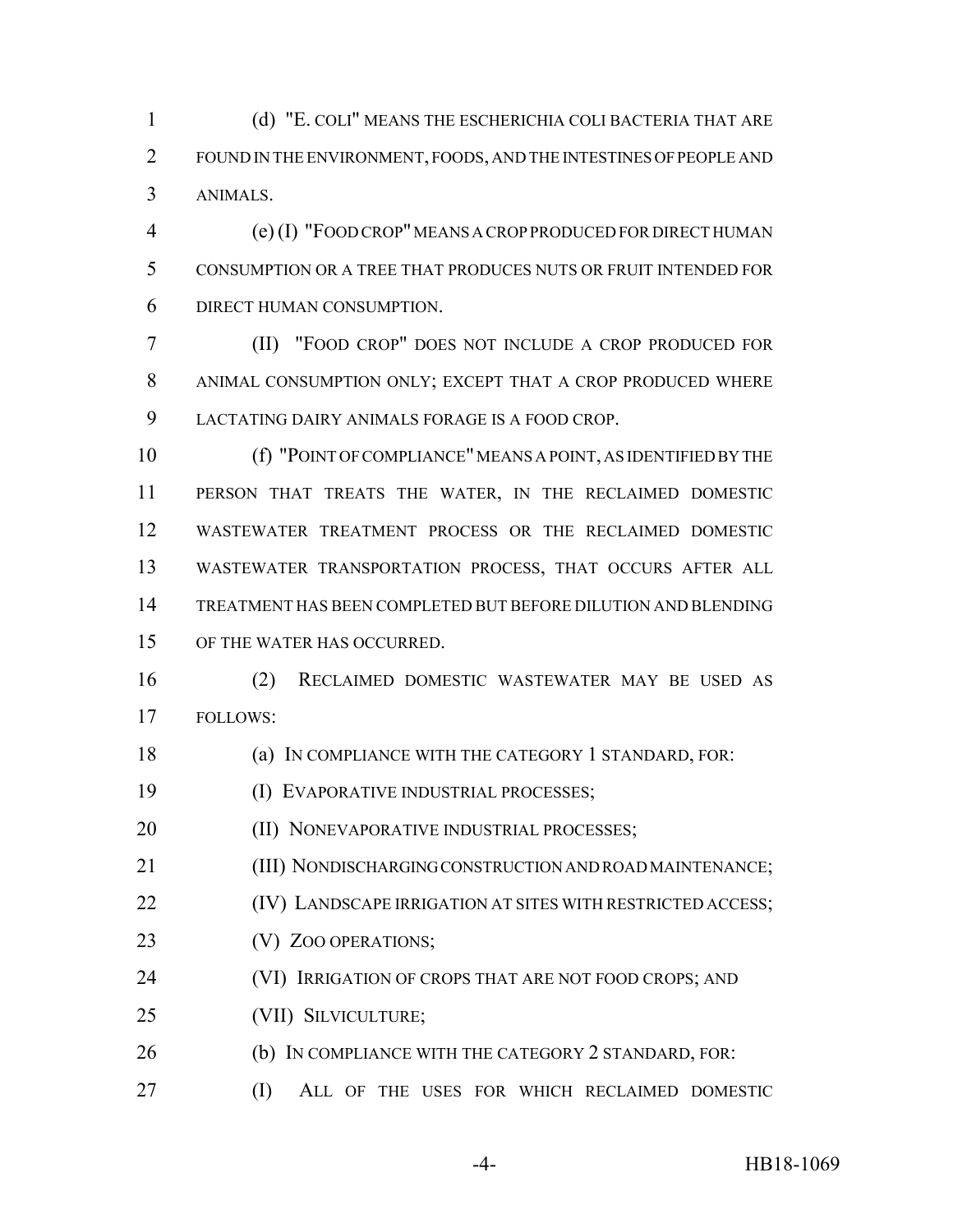WASTEWATER MAY BE USED IN COMPLIANCE WITH THE CATEGORY 1

STANDARD;

- (II) WASHWATER APPLICATIONS;
- (III) LANDSCAPE IRRIGATION AT SITES WITHOUT RESTRICTED ACCESS;
- (IV) COMMERCIAL LAUNDRIES;
- (V) AUTOMATED VEHICLE WASHING;
- (VI) MANUAL, NONPUBLIC VEHICLE WASHING; AND
- (VII) NONRESIDENTIAL FIRE PROTECTION;
- (c) IN COMPLIANCE WITH THE CATEGORY 3 STANDARD, FOR:

 (I) ALL OF THE USES FOR WHICH RECLAIMED DOMESTIC WASTEWATER MAY BE USED IN COMPLIANCE WITH THE CATEGORY 1 13 STANDARD AND THE CATEGORY 2 STANDARD;

- 
- (II) LANDSCAPE IRRIGATION AT SITES THAT ARE CONTROLLED BY RESIDENTS;
- (III) RESIDENTIAL FIRE PROTECTION; AND
- **(IV) TOILET AND URINAL FLUSHING IN:**
- (A) MULTIFAMILY RESIDENTIAL STRUCTURES; AND
- (B) NONRESIDENTIAL STRUCTURES.
- (3) (a) ON OR BEFORE DECEMBER 31, 2019, THE COMMISSION
- SHALL PROMULGATE RULES IN ACCORDANCE WITH THIS SECTION.
- **(b) IN PROMULGATING RULES IN ACCORDANCE WITH THIS SECTION,** 23 THE COMMISSION:

24 (I) MAY CREATE NEW CATEGORIES OF WATER QUALITY 25 STANDARDS BEYOND THE THREE CATEGORIES SET FORTH IN THIS SECTION; AND

**(II)** MAY RECATEGORIZE ANY OF THE USES SET FORTH IN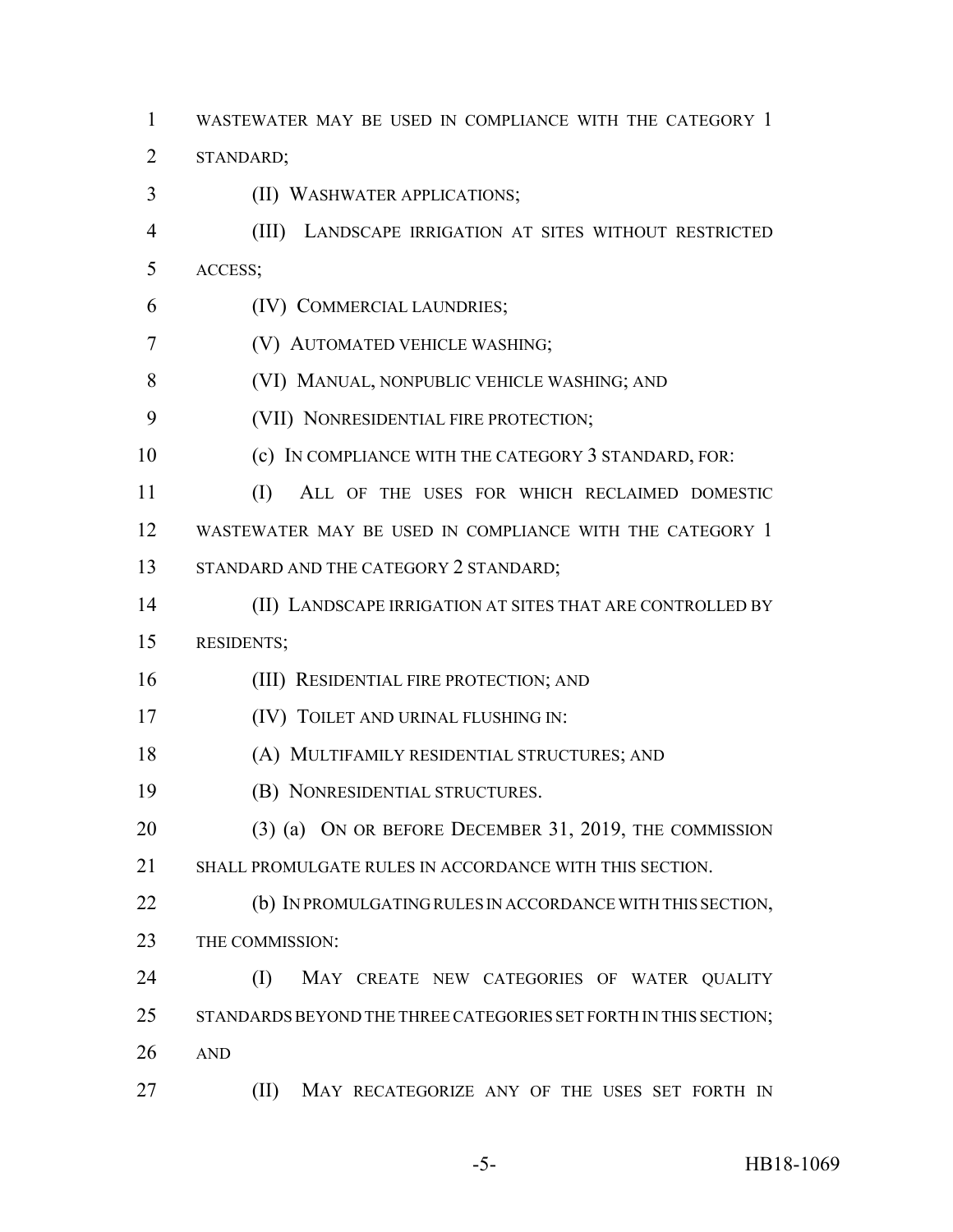1 SUBSECTION (2) OF THIS SECTION TO A LESS STRINGENT CATEGORY OF WATER QUALITY STANDARD.

 (c) THE COMMISSION, BY RULE, MAY AUTHORIZE ADDITIONAL USES OF RECLAIMED DOMESTIC WASTEWATER FOR ANY OF THE CATEGORIES OF WATER QUALITY STANDARDS SET FORTH IN SUBSECTION (2) OF THIS SECTION OR MAY CREATE A NEW CATEGORY OF WATER QUALITY STANDARD FOR ONE OR MORE ADDITIONAL USES OF RECLAIMED DOMESTIC WASTEWATER.

 (4) THE DIVISION MAY GRANT A USER OF RECLAIMED DOMESTIC WASTEWATER A VARIANCE FROM THE WATER QUALITY STANDARDS SET 11 FORTH IN SUBSECTION (2) OF THIS SECTION OR ESTABLISHED BY RULE BY 12 THE COMMISSION PURSUANT TO SUBSECTION (3) OF THIS SECTION IF THE USER DEMONSTRATES TO THE DIVISION'S SATISFACTION THAT THE PROPOSED USAGE OF RECLAIMED DOMESTIC WASTEWATER WILL SUFFICIENTLY PROTECT PUBLIC HEALTH AND THE ENVIRONMENT.

 **SECTION 4.** In Colorado Revised Statutes, 25-8-308, **amend** (1) introductory portion and (1)(h) as follows:

 **25-8-308. Additional authority and duties of division - penalties.** (1) In addition to the authority specified elsewhere in this 20 article ARTICLE 8, the division has the power to:

 (h) Implement a program, in accordance with SECTION 25-8-205.7 AND rules and orders of the commission, for the reuse of reclaimed domestic wastewater for purposes other than drinking.

 **SECTION 5. Act subject to petition - effective date.** This act takes effect at 12:01 a.m. on the day following the expiration of the ninety-day period after final adjournment of the general assembly (August 8, 2018, if adjournment sine die is on May 9, 2018); except that, if a